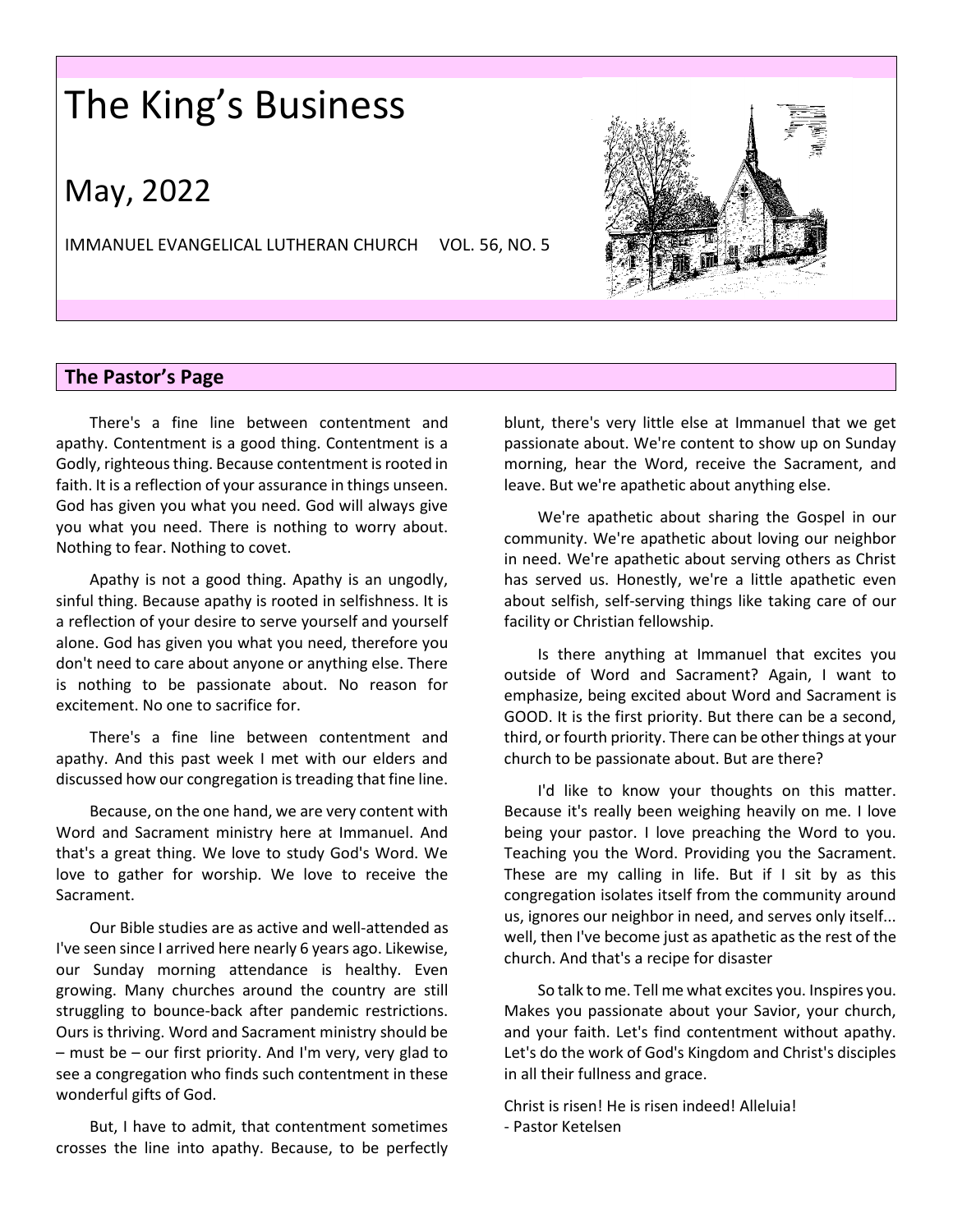### **Immanuel Evangelical Lutheran Church**

**1001 Immanuel Drive, Boonville, MO 65233 Church Office: 660-882-2208 E-Mail: [Immanuel.Boonville@gmail.com](mailto:Immanuel.Boonville@gmail.com) Website: www.ImmanuelBoonvilleMO.church Pastor: Rev. Joshua Ketelsen Pastor's Cell Phone: 989-306-2586 Preschool Director/Teacher: Glenda Gerhardt Preschool Teacher Assistant: Deborah Burgess Kindergarten Teachers: Stefani Ketelsen Glenda Gerhardt Office Manager: Patty Mangels Custodians: Cora Linneman/Marvin Earley Production/Distribution of Newsletter: Patty Mangels Sunday Service** - 9:00 a.m. **Sunday School** – 10:15 a.m. **Fellowship Time** - Fifth Sundays 9:15 a.m. as announced **Lord's Supper** - 9:00 a.m. – 1 st & 3rd Sundays & Festivals **Midweek Services –** 6:30 pm on Wednesdays during Advent & Lent **Kindergarten** All Day Kindergarten (Pre-registration required) **Preschool** 3-5 year olds Mon-Wed-Fri, 8-11am & 12-3pm (4 & 5 year olds) Tues-Thurs, 8-11am & 12-3pm (3 year olds) (Pre-registration required) **Dial-A-Devotion 660-882-5377**

*Does the Church Office have current contact information for you and your family members? If you have a new address or phone information, please contact the Church Office, 882-2208 with your current information.* 

**Copies of sermons are available.** If you missed a service, or just loved one immensely, copies are available on our church website, ImmanuelBoonvilleMO.church. You can also find hard copies in the red folder in the church Narthex. Please help yourself, and feel free to share with friends or shut-ins.

### **BIBLE STUDY**

**Sunday School:** for age 3 – 5 th grade is now meeting in the kindergarten room. They are still looking for more teachers.

**Youth Class** is for junior and senior high. They are taking a break for the summer

**Adult Bible Study:** Sunday Mornings at 10:15 a.m. in Fellowship Hall.

**Tuesday Ladies Bible Class** meets on Tuesday afternoons at 1:00 pm in the large classroom on the main floor. They will be on break after the May  $17<sup>th</sup>$  class.

**Thursday Morning Breakfast Bible Study:** meets on Thursday mornings at 7:00 a.m. at 87 Diner. Please join us for food, fellowship, and study.

### *Immanuel has another way to be part of virtual Sunday services!*

*We now have Zoom. Those who do not have access to Facebook can call a phone number, input a special code, and listen to the audio of the service LIVE on their phone.*

*Step 1: Call 1 (253) 215-8782 a little before 10:30 am Step 2: Follow the prompt to input the Meeting ID: 9283696439*

*Step 3: Join "the meeting" and listen to the service LIVE Please contact any members or friends who could make use of this service!*

## *Change in time of Sunday Worship*

On March 20<sup>th</sup>, The Voters' Assembly approved the return to one service at 9:00 a.m. with Sunday School and Bible Class at 10:15 a.m.

### *Please plan on worshiping at 9:00 a.m. beginning on April 3rd .*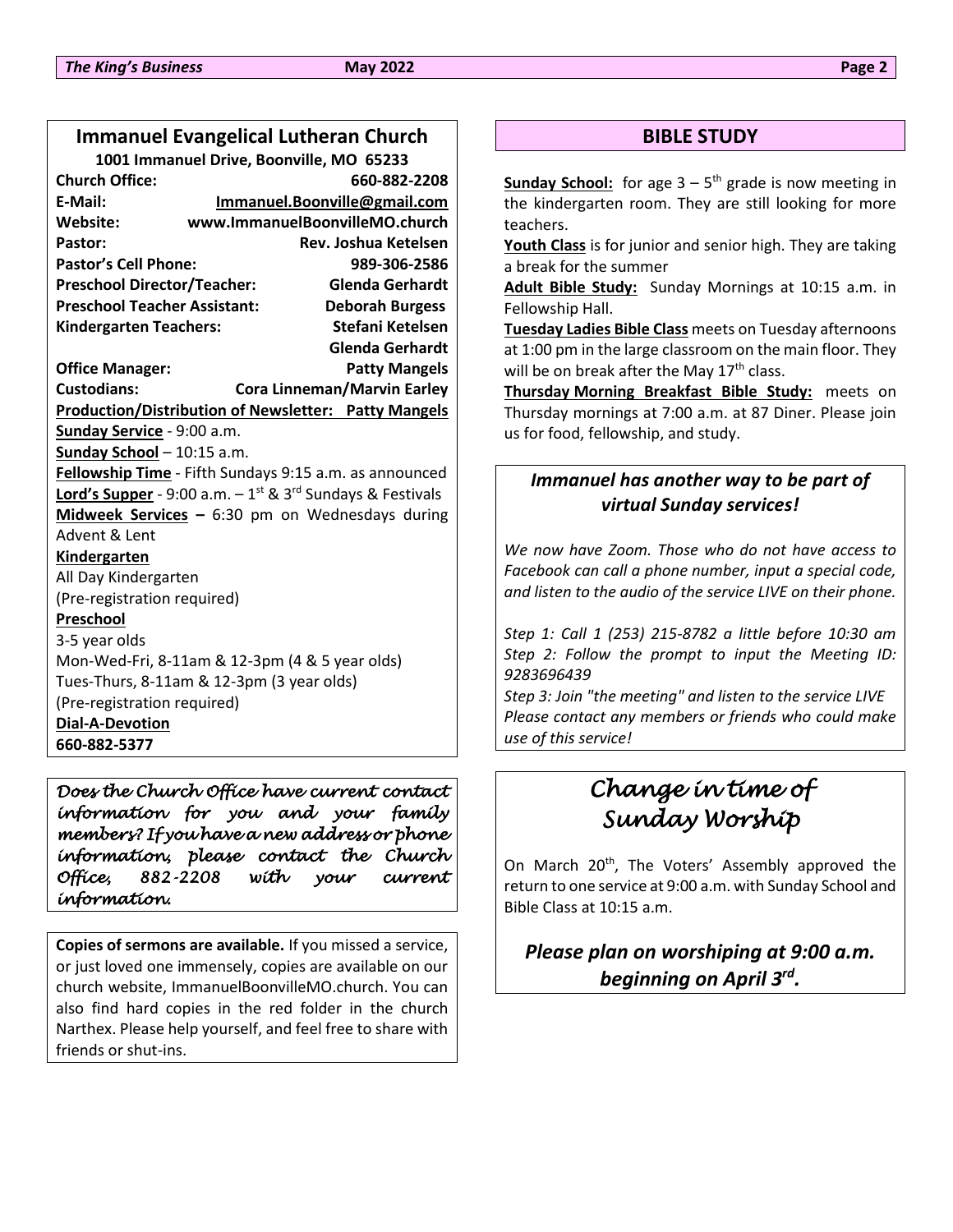### **CONGREGATIONAL ASSEMBLY MEETING March 20, 2022**

**Call to Order:** President Gene Cummins called the meeting to order.

**Opening Prayer:** Pastor Ketelsen opened with prayer.

**Acceptance/Amendments of Agenda**: Wilbert Meyer made a motion to accept the agenda with an addition to the New Business of a Vote on the one vs. two services on Sunday mornings. This motion was seconded by Earl Mangels. Kathy Loerzel also added to Agenda a discussion of donation for gifts to high school graduates from the Ministerial Alliance. Gary Naumann made a motion to add this to the agenda and that was seconded by Louis Stock.

**Approval of Minutes:** A motion by Gary Naumann to approve the minutes from Nov. 21, 2021 Congregational Assembly Meeting. This motion was seconded by Wilbert Meyer. The motion passed.

**Pastor's Verbal Report**. Pastor stated the Lenten season continues, the Wednesday night services are continuing with a nice attendance and the dinners are being held prior. Dinner at 5:30pm, service 6:30pm on Wednesday evenings. Confirmation is on track for the first Sunday in June, on Pentecost.

**President's Report**: No report. **Vice President's Report: No report. Secretary's Report**: No Report.

**Treasurer's Report**: Kim Toellner not present report presented, balances below.

Balances as of January 31, 2022

| <b>Citizens Bank and Trust</b>              | 65,749.07    |
|---------------------------------------------|--------------|
| <b>Citizens Bank and Trust PK Donations</b> | 43,276.89    |
| Edward Jones 2                              | 253,144.42   |
| <b>Edward Jones Guided Solutions</b>        | 134,385.72   |
| <b>LCEF</b>                                 | 15,462.33    |
| LCEF Offering (ACH- electronic funds)       | 1,692.13     |
| Restricted LCEF - CD's                      | 175,000.00   |
| <b>Total Bank Accounts</b>                  | \$688,710.56 |
| <b>Good Samaritans Fund</b>                 | \$2,230.57   |

**Elders' Report**: Craig Meyer presented the typed report of March 1, 2022. He stated Harper Ayers was baptized on Feb. 27, 2022. A campaign for the Military Bible Sticks is underway. The Tri-Parish of Trinity - Clarks Fork, Immanuel Lutheran- Jamestown, and Immanuel Lutheran Pleasant Grove have begun the call process. Pastor Herman has retired. Good Shepherd in Centralia has been without a full time Pastor for 5 years. They will be working with Campus Lutheran in order to fill that vacancy. The Elders have determined they will return to 5 Elders instead of the 6. The ropes on the pews will be removed for April 3 and future services, except for 2nd and 4th pews in the back.

**Board of Property Report -** Billy not present - Bart's Electric has fixed the organ lights and eternal flame light. Steve's Pest control renewed annual contract, Specialist Mechanical has made some adjustments. Nolte Plumbing fixed a bathroom issue. A thank you extended to Craig Meyer for the cold/ hot water and drain working in the sacristy. The elevator phone line has been corrected. The fee was increased with the phone/internet system.

**Board of Christian Education:** Andrea Thacher stated that Glenda Gerhardt and herself have been working on VBS. It is scheduled for July.

**School Board**: Christian Stock was present he stated their last school board meeting they discussed the number of students attending our school. The MWF classes are full, for the fall 2022/2023 school year. The T TH classes have 11 students, and the kindergarten has 4 students and possibly 2 more that are unsure at this time. A member has donated \$500 so the school can advertise in the community**.**

**Board of Stewardship/Outreach**: In February there were nine prayers requests and so far in March there were three. Keep them informed if you have graduates, including college graduates. There will be an Easter Breakfast and a fifth Sunday Fellowship in May.

**Approval of Officers and Boards' reports:** Craig Meyer made a motion to approve/accept all Officers and Boards' reports. Earl Mangels seconded this motion and the motion passed.

### **Unfinished and New Business:**

Election of officers fast approaching. Open offices include the President, Secretary, Board of Property Chair, School Board Chair and three Elders. Anyone interested in these positions please prayerfully consider and contact Gene Cummins or Craig Meyer, with any interest or questions. The election will be held at the May Congregational Assembly Meeting.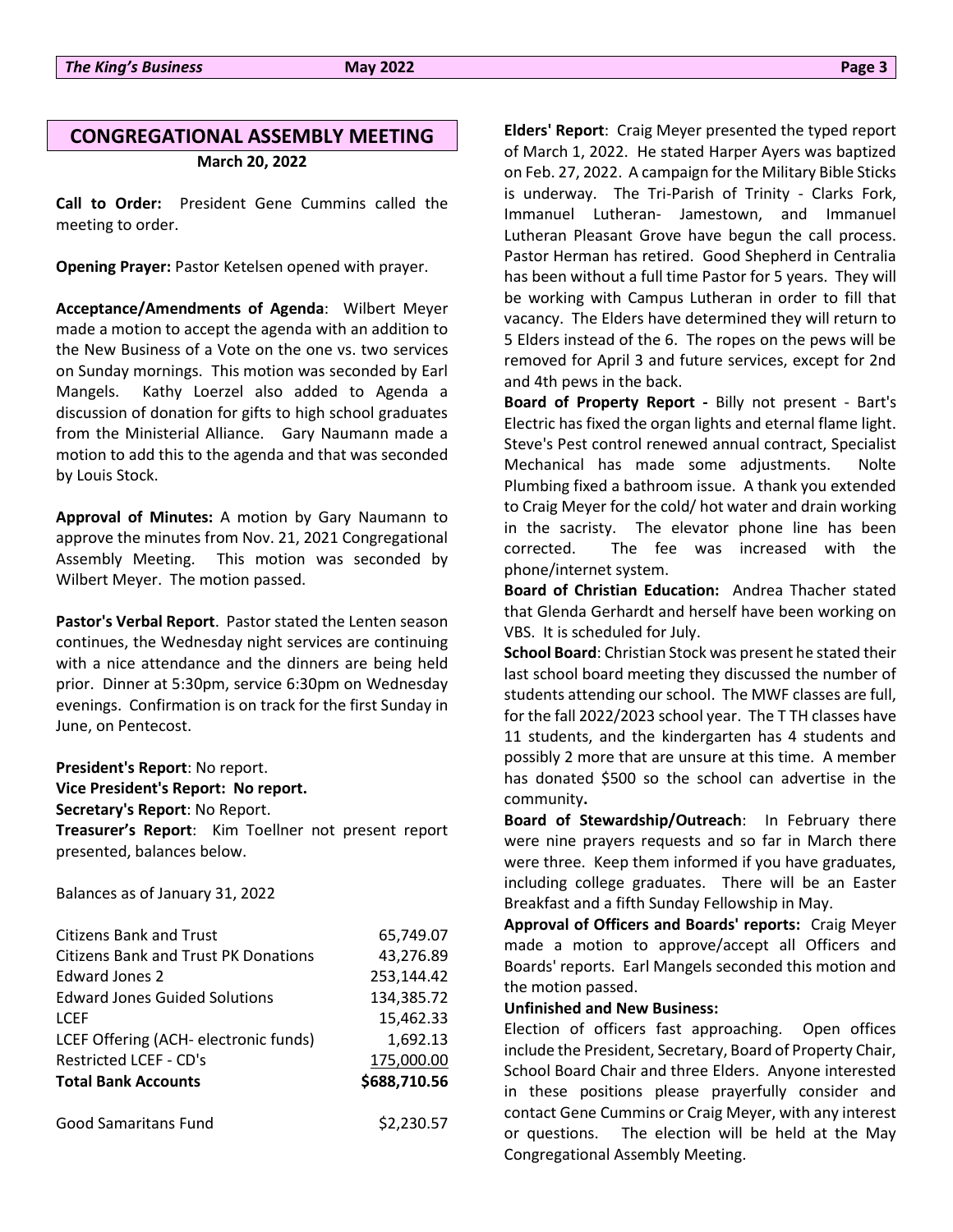A committee consisting of Pastor Ketelsen, Craig Meyer and the church office secretary (Patty Mangels), will be looking into a new phone system**.**

**Financial Review Committee 2021 Report** - Wilbert Meyer discussed in detail the report. There were seven recommendations made (see 2021 Financial Review dated 02/07/2022 for details). The committee members consisted of Wilbert Meyer, Tom Toellner, Gene Cummins, and Christian Stock. A gracious thank you was extended to Glenda Gerhardt and Kim Toellner for all of their assistance.

Terry Ehlers contributed a reminder that the Church agreed to maintain the Kindergarten when it first was established. Larry Davis discussed making the school a mission for our congregation. Tom Toellner mentioned that there have been a lot of changes in expenses over the years such as part time teachers to full time teachers with benefits. Glenda Gerhardt stated the preschoolers will be singing in church for the first time in two years.

Craig Meyer made a motion to accept the Committee's report and that was seconded by Earl Mangels. Motion passed.

Volunteers for an electronic sign committee included Christian Stock, Diane Cummins and Gary Naumann. The sign would be for the church lawn. This committee will gather information and review this option.

Discussion of the change in service time proceeded. After much discussion a vote was taken to have one service on Sunday mornings at 9:00am. There was a motion by Gary Naumann to change to one service on Sunday Mornings at 9:00am, this was seconded by Craig Meyer. After much discussion there was a ballot vote taken for one service and there were 13 for one service and 8 for two services. The motion passed for one service starting the first Sunday in April at 9:00am.

Kathy Loerzel requested donation for the Ministerial Alliance to give the high school graduates a gift. It was suggested the Stewardship /Outreach Committee discuss this and they could take that out of their budget. It was then suggested that Patty Mangels mention it in the bulletin, for donations.

**Adjournment:** Earl Mangels made a motion to adjourn, and that was seconded by Christian Stock. Motion passed**.**

**Attendees: Earl W. Mangels, Randy Strough, Sharon Strough, Terry Ehlers, Kathy Loerzel, Sharron Toellner, Tom Toellner, Wilbert Meyer, Don Meyer, Gene Cummins, Wanda Derendinger, Josh Derendinger, Tim Derendinger, Glenda Gerhardt, Diane Cummins,** 

**Christian Stock, Gary Naumann, Andrea Thacher, Larry Davis, Georgia Davis, Pastor Joshua Ketelsen, Craig Meyer, Tammy Meyer, Susan Templemire, Louis Stock**

**Closing Prayer**: All joined in The Lord's Prayer.

Respectfully submitted Susan Templemire, Secretary

### **KEEPING UP WITH KINDERGARTEN**

We have two weeks of school this month, then we send these scholars onto first grade. They worked hard. They truly became friends with zero quarrels. Which is quite the feat with just four of them. What a blessing it has been to get to know them and love them.

Thank you for all of your support this school year. The prayers and encouragement meant so much to us.

> In HIS Service, Stefani Ketelsen and Glenda Gerhardt

### **PRESCHOOL NEWS**

There is no Preschool article for May. The last day of school will be Wednesday, May  $11<sup>th</sup>$ . Watch for the June newsletter for the school wrap-up article.



### **MAY SCRIPTURE READERS**

*All services are at 9:00 a.m. unless otherwise noted.*

- 5/1 Brenden Meyer
- 5/8 Craig Meyer
- 5/15 Christian Stock
- 5/22 Gary Naumann
- 5/29 Julie Thacher

If you needed to change a time when you are reading, or if you would like to be added to the list of readers, please contact Craig Meyer.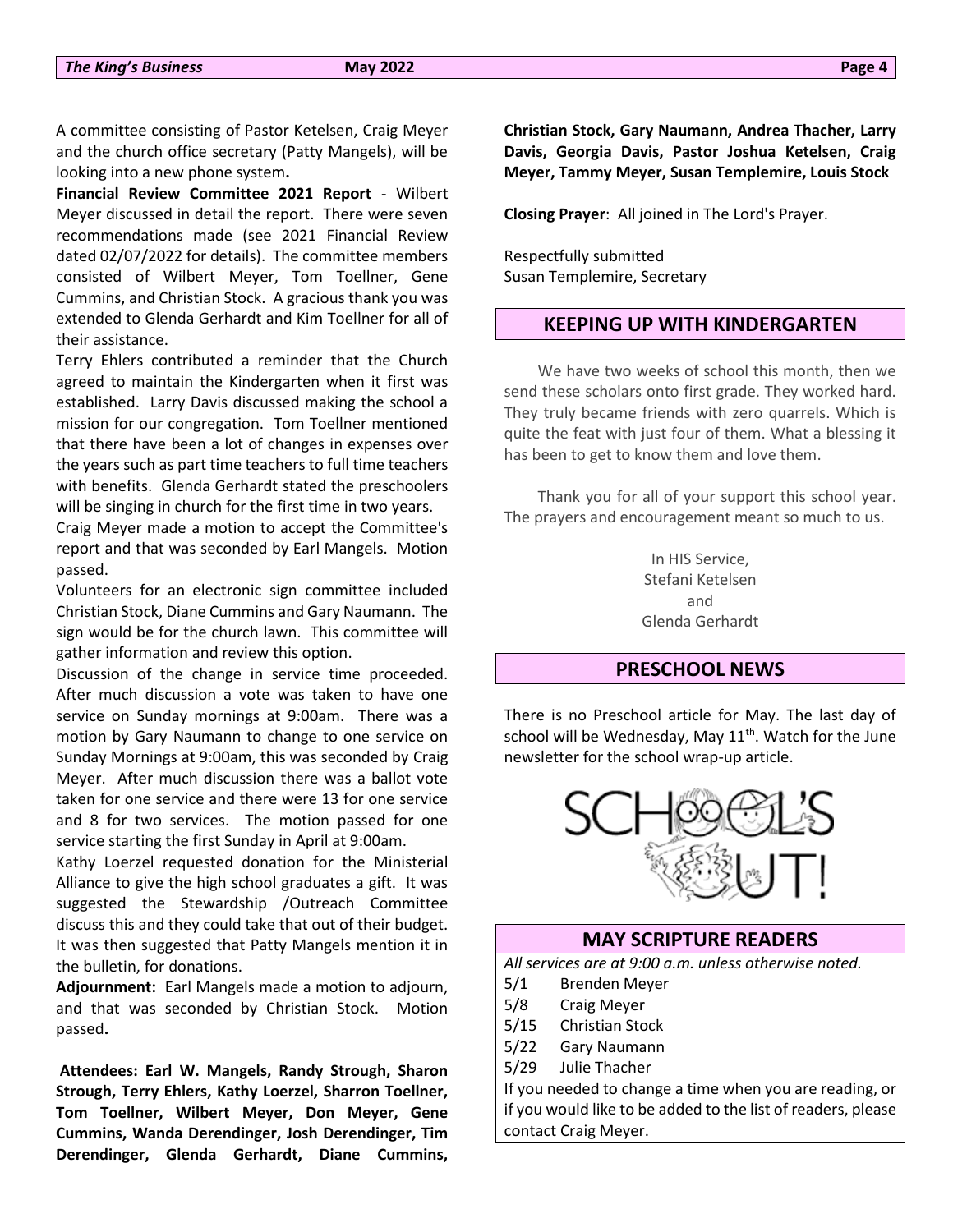### **STEWARDSHIP/OUTREACH BOARD**

The Lenten Services and Easter Services were well attended. The Midweek Services, Maundy Thursday Service, and Good Friday Service were well attended with an average of 28 at each service. On Palm Sunday the Monday-Wednesday-Friday preschool and the kindergarten students sang, and there was a total attendance of 154. There was a total of 143 attending at the Easter services. It was nice to see the church sanctuary so full.

The kitchen and Fellowship Hall were frequently used during the last few months. Please remember to leave the kitchen clean, and to take leftover items with you. If you leave something in the refrigerator, please mark the date. Markers are in the drawer under the coffee maker so that when the refrigerator is cleaned out it will be clear whether something should be kept or thrown out.

Our volunteers have done an amazing job in the months of March and April with the Lenten Soup Suppers, the funeral dinner, and the Easter breakfast. Thank you to all who helped.

Graduation season is upon us. Please let Patty in the church office know of any high school or college graduates you have so they can be recognized.

There was a request for coffee cans for flowers. You read and heard the need. Like manna from heaven they appeared. Thank you for the response.

During March we had 3 prayer requests for the prayer chain. As of April 15, we have had 5 requests.



The suggested donations in the month of May for the NHN Food Pantry paper **LOOTS** products. As always, any helping neighbors non-perishable canned and boxed goods or cash

donations are welcome. Food Pantry envelopes are available in the Narthex. Thank you for your generosity.

### **NEIGHBORS HELPING NEIGHBORS DISTRIBUTION**

Tuesday, May 3<sup>rd</sup>, 8:00 – 10:30 a.m. Thursday, May 12<sup>th</sup>, 6:00 – 7:30 p.m. Saturday, May 21<sup>st</sup>, 9:00 – 10:30 a.m.

*Do you or someone you know need food assistance, but are unable to drive to the Neighbors Helping Neighbors food pantry? We'd like to help! Talk to Pastor Ketelsen and he will assist you in signing up and getting food delivered to your door. Don't worry... your conversation and any information you provide will be completely confidential.*

### فيهجوهم المارجح المارجح المارجين

### **Faith Comes By Hearing**

Dear Immanuel Lutheran Church,

Thank you for your generosity toward Faith Comes By Hearing. Each investment enables people all over the world to hear God speak in their language, including our military and veterans. Your gift of \$484.00 will be used for Vision 2033: to record and freely provide God's Word in every language that needs it.

God's Word never returns void. Faith Comes By Hearing is celebrating 50 years of Ministry and Scripture recorded in more than 1,600 languages and Gospel Films in more than 1,130.

We thank God for you, just as Paul did for the Thessalonian church: "*We give thanks to God always for all of you, constantly mentioning you in our prayers." –* 1 Thessalonians 1:2.

> Your Servant in Christ, Morgan Jackson Senior Vice President

### كالمجتوين أنصا بمجتوين أيعام والمامجتين أنصا كالجنوب

### **The Lutheran Church-Missouri Synod**

The Lutheran Church-Missouri Synod would like to thank Immanuel Lutheran Church for their generous donation of \$1,260.00 for *Support for Displace Ukrainians.*  Without you the LCMS would be las than it can be, impacting far fewer lives. But with and through you, God is performing marvelous deeds to make life-long disciples of all people! - Pastor Matthew C. Harrison, President, The Lutheran Church-Missouri Synod.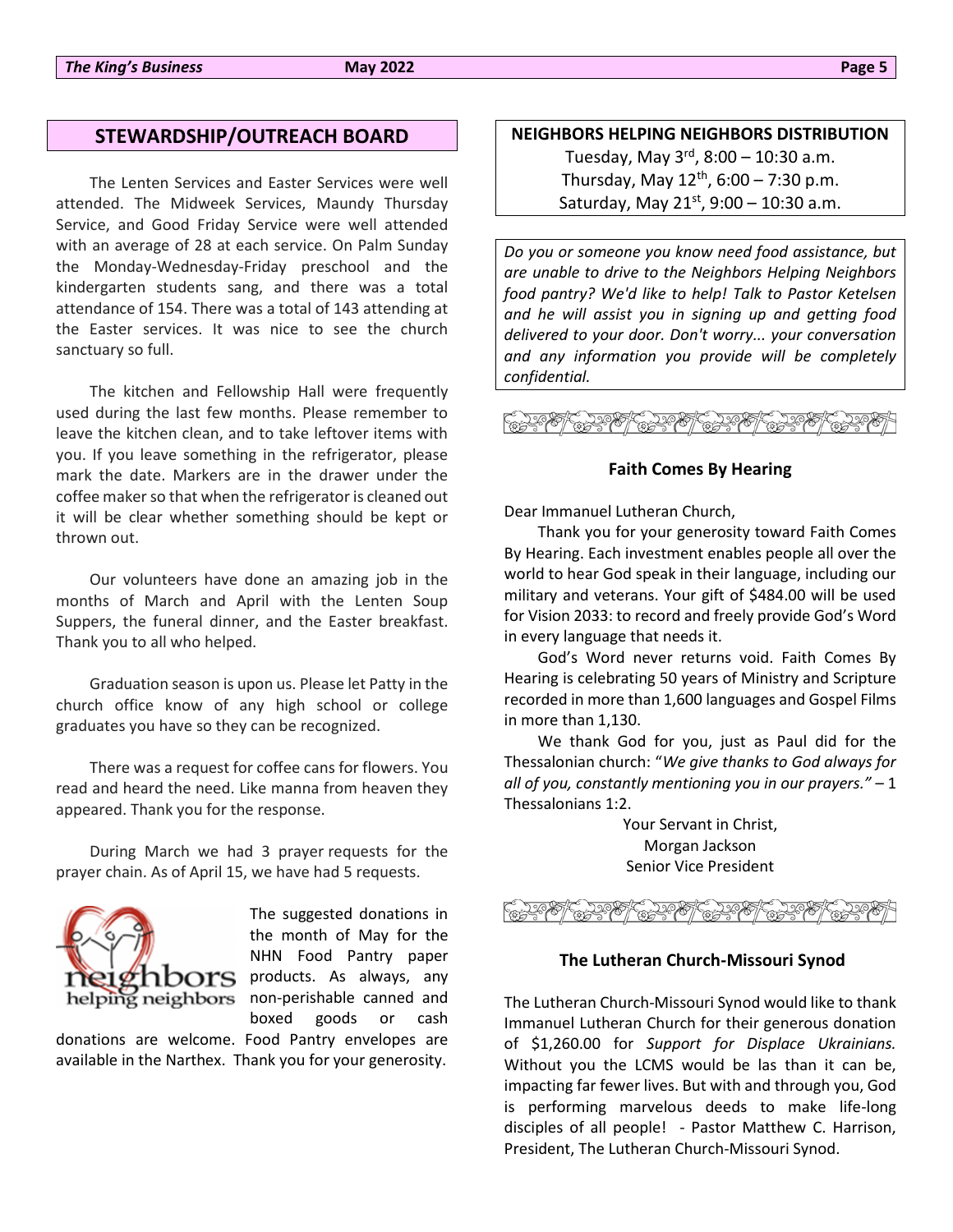| 2022 - May - 2022                                                                                                                |                                               |                                                                                                                   |                                                                              |                                                                                                      |                              |     |
|----------------------------------------------------------------------------------------------------------------------------------|-----------------------------------------------|-------------------------------------------------------------------------------------------------------------------|------------------------------------------------------------------------------|------------------------------------------------------------------------------------------------------|------------------------------|-----|
| Sun                                                                                                                              | Mon                                           | Tues                                                                                                              | Wed                                                                          | Thurs                                                                                                | Fri                          | Sat |
| 1<br>8am & 10:30 am<br>Worship/HC<br>9:15am Sunday<br>School & Bible<br>Class<br>11:30am<br>Confirmation                         | $\overline{2}$                                | 3<br>1pm Ladies Bible<br>Study<br>7pm Elders<br>Pastor to Circuit<br>Meeting                                      | 4                                                                            | 5<br>7am Breakfast<br><b>Bible Study</b><br>Pastor out of<br>office in morning                       | 6                            | 7   |
| $\boldsymbol{8}$<br>Mother's Day<br>9am Worship<br>10:15am Sunday<br>School & Bible<br>Class<br>No Confirmation                  | q<br>Mad Science Day                          | 10<br>1pm Ladies Bible<br>Study<br>6-7:30 pm Church School<br>Alliance Mtg.<br>(Kathy Loerzel)<br>Mad Science Day | 11<br>Water Play Day<br>Last Day of<br>6:30pm MWF<br>Preschool<br>Graduation | 12<br>7am Breakfast<br><b>Bible Study</b><br>9am Kindergarten<br>Graduation<br>10am School<br>Picnic | 13                           | 14  |
| 15<br>9am Worship/HC<br>10:15am Sunday<br>School & Bible<br>Class<br>11:30 Voters'<br>Assembly<br>Confirmation<br>after Assembly | 16                                            | 17<br>1pm Ladies Bible<br>Study                                                                                   | 18                                                                           | 19<br>7am Breakfast<br><b>Bible Study</b>                                                            | 20<br>Newsletter<br>Deadline | 21  |
| 22<br>9am Worship<br>10:15am Sunday<br>School & Bible<br>Class<br>11:30am<br>Confirmation                                        | 23                                            | 24                                                                                                                | 25                                                                           | 26<br>7am Breakfast<br><b>Bible Study</b>                                                            | 27                           | 28  |
| 29<br>9am Worship<br>10:15am<br>Fellowship<br>Breakfast<br>11:30am<br>Confirmation                                               | 30<br>Memorial Day<br>Church Office<br>Closed | 31                                                                                                                | 6/1                                                                          | 6/2<br>7am Breakfast<br><b>Bible Study</b>                                                           | 6/3                          | 6/4 |

| Those Serving the Church in May |                             |                 |                       |                     |
|---------------------------------|-----------------------------|-----------------|-----------------------|---------------------|
| Service:                        | Organists:                  | <b>Readers:</b> | Elders:               | <b>Altar Guild:</b> |
| 5/1                             | Gladys Moore                | Brenden Meyer   | $9:00$ a.m. - Tim     | Sharon Thoma        |
| 5/8                             | Diane Cummins Craig Meyer   |                 | Fahrenbrink and Louis |                     |
| 5/15                            | Gladys Moore                | Christian Stock | Stock                 |                     |
| $5/22$                          | Gladys Moore                | Gary Naumann    |                       |                     |
| 5/29                            | Diane Cummins Julie Thacher |                 |                       |                     |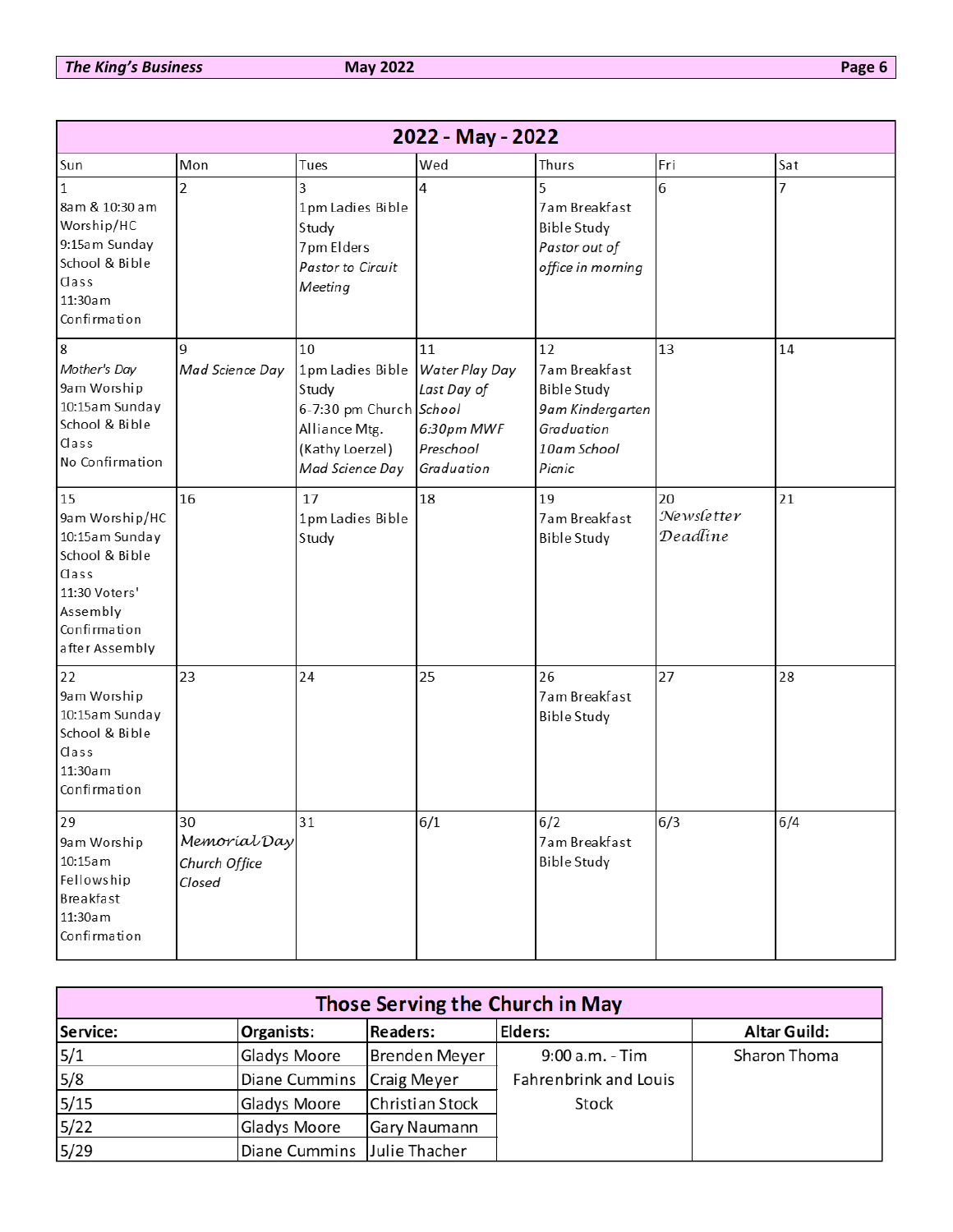| <b>CHURCH STATISTICS</b>     |         |            |                     |                      |
|------------------------------|---------|------------|---------------------|----------------------|
| Date                         | Worship | Facebook   |                     | Sunday School/Youth/ |
|                              |         | Live/Total |                     | <b>Bible Class</b>   |
| 3/2                          | 32      | 4/9        |                     | NA - Ash Wednesday   |
| 3/6                          | 39/34   | 6/14       | 4/0/14              |                      |
| 3/9                          | 24      | 2/2        | NA - Lenten Midweek |                      |
| 3/13                         | 35/28   | 9/17       | 4/0/8               |                      |
| 3/16                         | 19      | 2/3        | NA - Lenten Midweek |                      |
| 3/20                         | 42/38   | 3/7        | 4/0/11              |                      |
| 3/23                         | 15      | 5/4        | NA - Lenten Midweek |                      |
| 3/27                         | 44/34   | 9/16       | 3/0/13              |                      |
| 3/30                         | 26      | 5/5        | NA - Lenten Midweek |                      |
| YTD Income as of 3/31/2022   |         |            | \$49,575.12         |                      |
| YTD Expenses as of 3/31/2022 |         |            |                     | \$50,267.01          |

You are encouraged to take time to visit with, or send a card to, those members who are no longer able to attend regular church services. How wonderful it must be to know you are remembered, prayed for, and someone has taken some of their precious hours to visit with you. Addresses for the care facilities above are shown below. The Church Office can help you with other addresses when requested.

### **MEMBERS SHUT-IN OR IN NURSING HOME Nursing Home: Candlelight Lodge -** Betty Niebruegge

1406 Bus. Loop 70W, #105, Columbia, MO 65202

### **CHURCH MEMBERSHIP CHANGES**

**Transfer out:** None **Transfer in:** None **Confirmed:** None **Baptism:** None **Deceased:** Lois Shaw



### **ANNIVERSARIES THIS MONTH**

| May $19$       | Thomas and Gina Loesing     |
|----------------|-----------------------------|
| <b>May 25</b>  | Jimmy and Ginger Gholson    |
| May 29         | Jimmy and Vina Gerhardt     |
| <b>May 315</b> | Darrel and Charleen Leutung |



### **BIRTHDAYS THIS MONTH**

| May 1         | Jimmy Gerhardt           |  |
|---------------|--------------------------|--|
|               | Adelynn Williams         |  |
| May 4         | Kelly Derendinger        |  |
| May 5         | Amber Scott              |  |
| May 6         | <b>Gabriel Frederick</b> |  |
| May 8         | Kenneth Bittner          |  |
|               | Early Loesing            |  |
|               | Mark Friedrich           |  |
| May 9         | Ashleigh Maggard         |  |
|               | Lillie Schnell           |  |
| <b>May 12</b> | Gaven Linneman           |  |
| <b>May 13</b> | Larry Davis              |  |
| <b>May 14</b> | <b>Thomas DeWall</b>     |  |
| <b>May 15</b> | <b>Allison McGuire</b>   |  |
| <b>May 16</b> | Gary Naumann             |  |
| <b>May 19</b> | <b>Benjamin Meyers</b>   |  |
| <b>May 23</b> | Kent Peterson            |  |
| <b>May 24</b> | Nicholas Fuemmeler       |  |
| <b>May 25</b> | <b>Brandon Williams</b>  |  |
|               | <b>Ryan Toellner</b>     |  |
|               | Dierks Franklin-Scott    |  |
| May 26        | Amanda Naumann           |  |
|               | <b>Sharon Doler</b>      |  |
|               | Joshua French            |  |
| May 30        | Suzanne Mathis           |  |
|               | Wanda Derendinger        |  |

*All your works shall give thanks to you, O Lord, and all your saints shall bless you!* 

*Psalm 145:10*